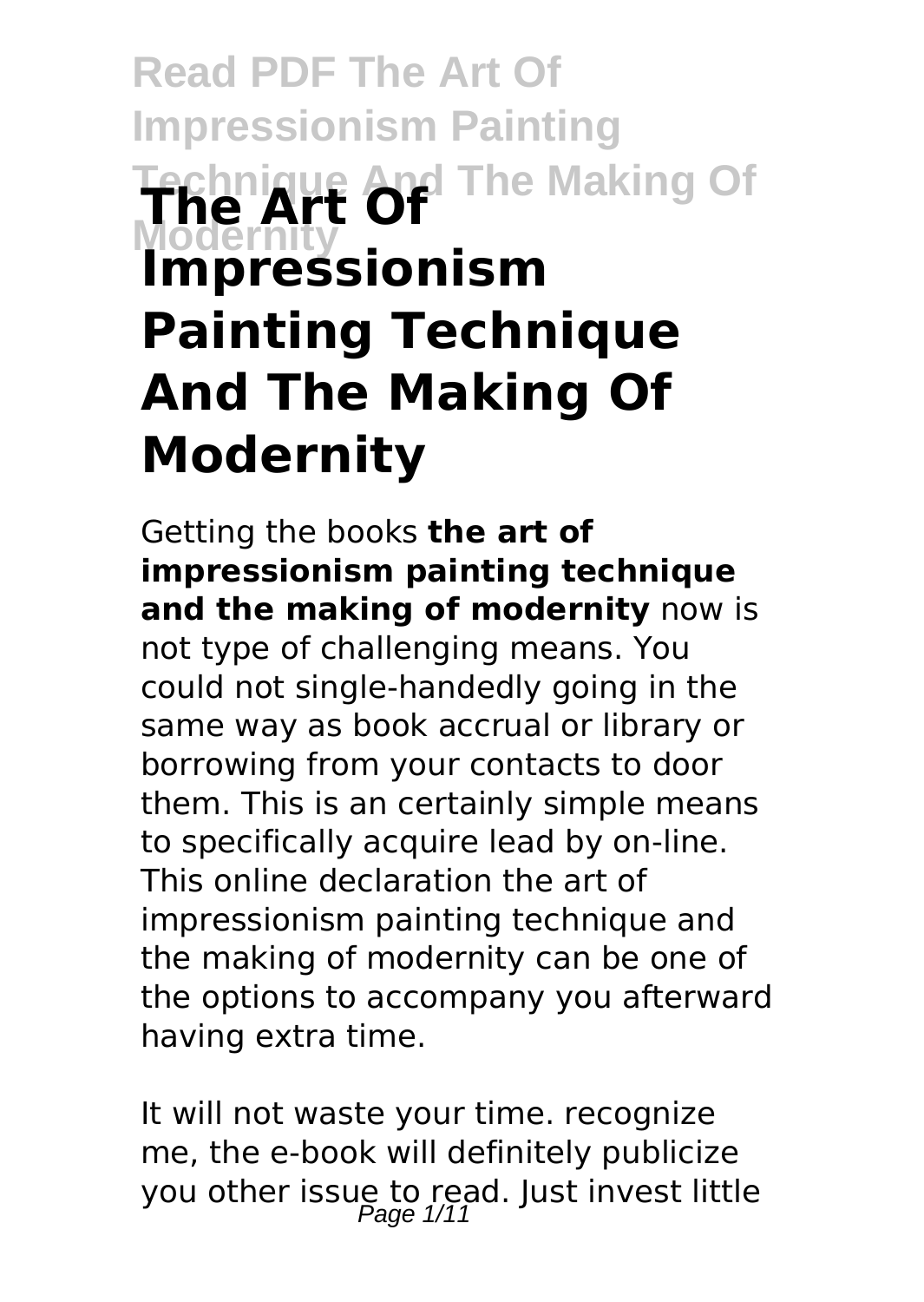**Read PDF The Art Of Impressionism Painting Technique And The Making Of** epoch to open this on-line message **the Modernity art of impressionism painting technique and the making of modernity** as competently as review them wherever you are now.

Our goal: to create the standard against which all other publishers' cooperative exhibits are judged. Look to \$domain to open new markets or assist you in reaching existing ones for a fraction of the cost you would spend to reach them on your own. New title launches, author appearances, special interest group/marketing niche...\$domain has done it all and more during a history of presenting over 2,500 successful exhibits. \$domain has the proven approach, commitment, experience and personnel to become your first choice in publishers' cooperative exhibit services. Give us a call whenever your ongoing marketing demands require the best exhibit service your promotional dollars can buy.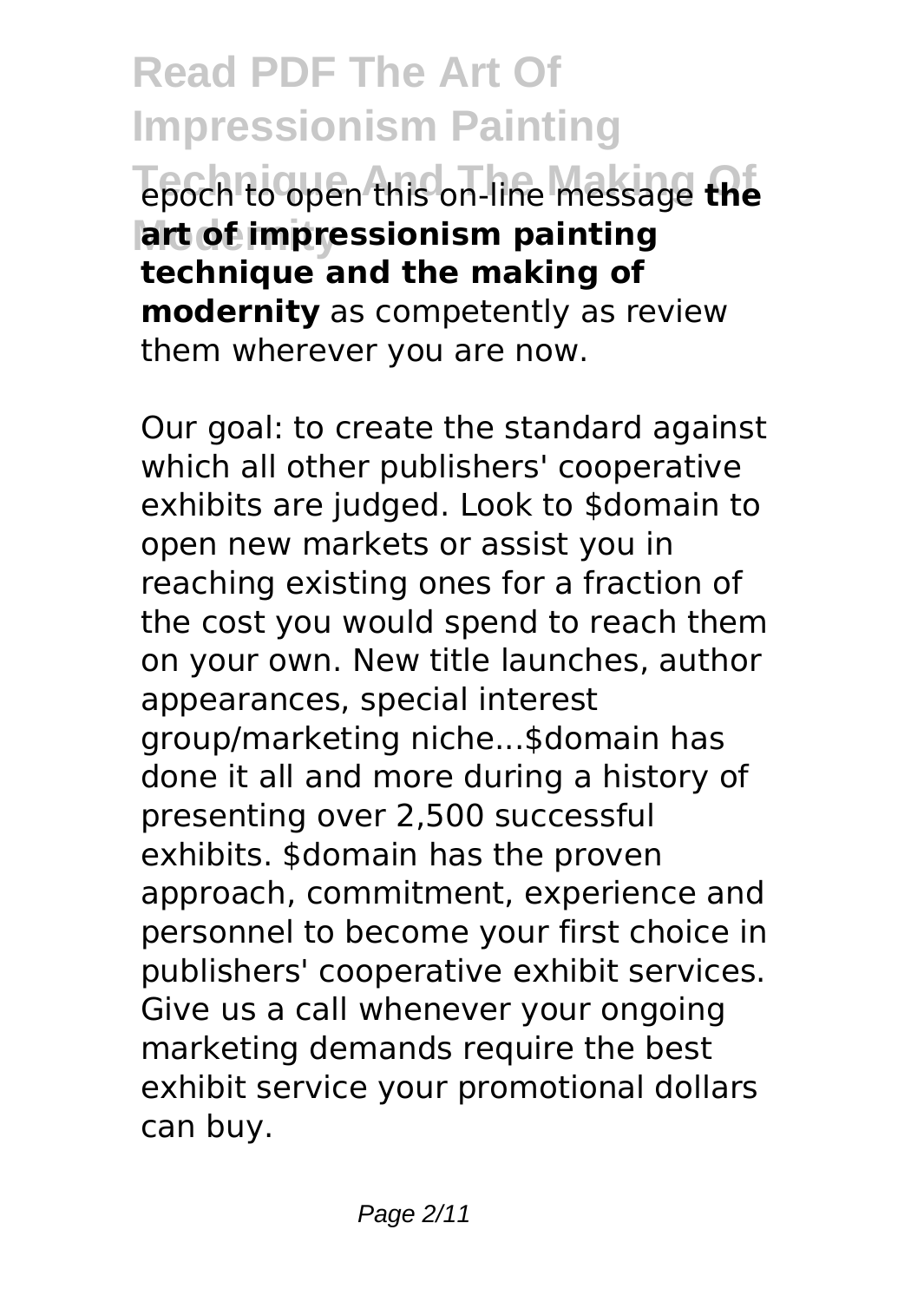**The Art Of Impressionism Painting Modernity** Impressionism, French Impressionnisme, a major movement, first in painting and later in music, that developed chiefly in France during the late 19th and early 20th centuries. Impressionist painting comprises the work produced between about 1867 and 1886 by a group of artists who shared a set of related approaches and techniques.

# **Impressionism | Definition, History, Art, & Facts | Britannica**

Impressionism is a 19th-century art movement characterized by relatively small, thin, yet visible brush strokes, open composition, emphasis on accurate depiction of light in its changing qualities (often accentuating the effects of the passage of time), ordinary subject matter, inclusion of movement as a crucial element of human perception and experience, and unusual visual angles.

# **Impressionism - Wikipedia**

Page 3/11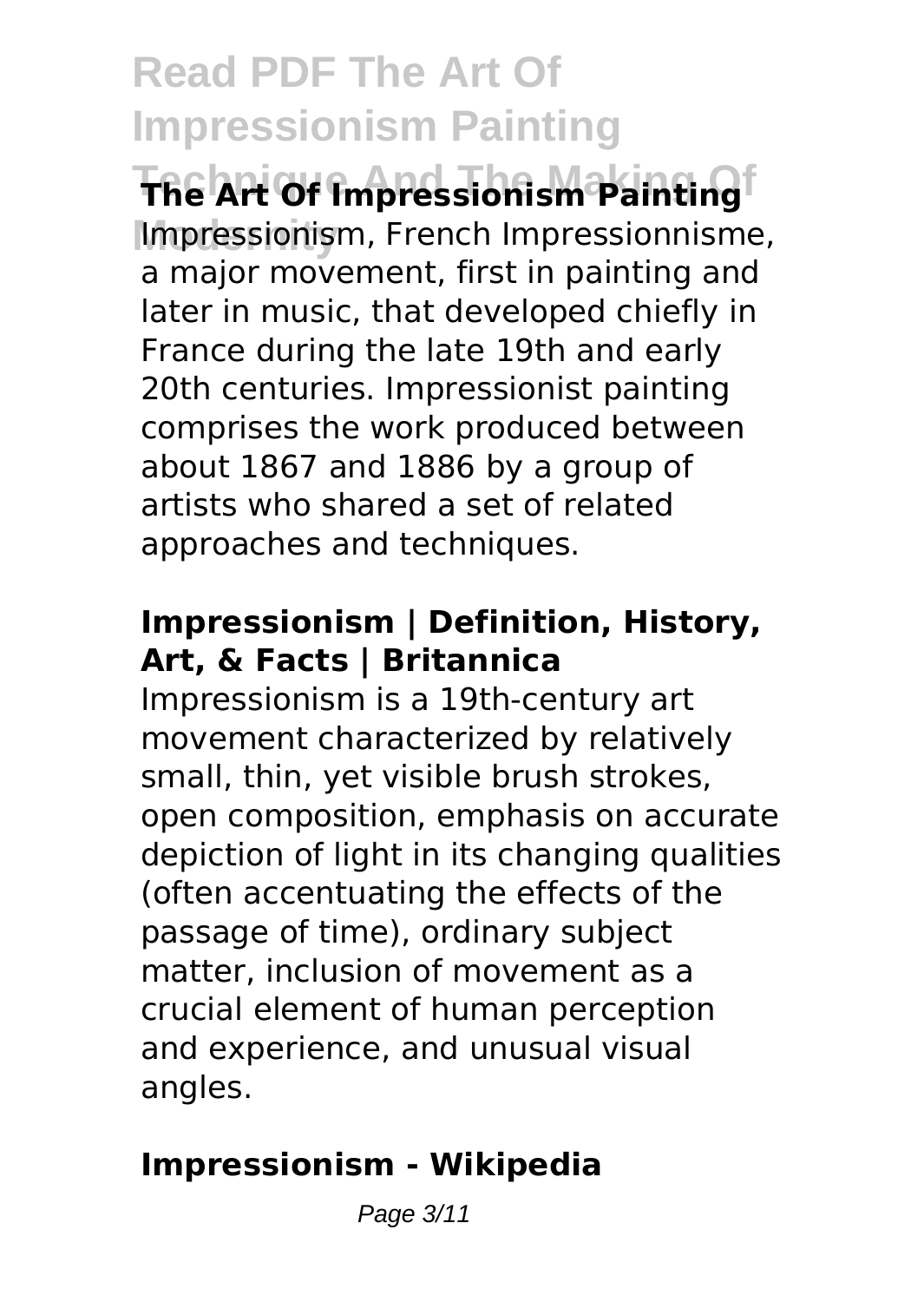**Impressionism** is an art movement that uses relatively small, thin, yet visible brush strokes, clear colors, ordinary subject matter an open composition and lays emphasis on accurate depiction of light in its different qualities and unusual visual angles. In this post, we will be considering the most famous paintings of impressionism

# **25 Most Famous Impressionist Paintings | Artist PopLab**

Impressionist art is a style of painting that emerged in the mid-to-late 1800s and emphasizes an artist's immediate impression of a moment or scene, usually communicated through the use of light and its reflection, short brushstrokes, and separation of colors.

### **An Overview of Impressionism in Art History**

Impressionism. Impressionism (or in French, "Impressionisme") was a major art movement that started in France during the 19th century. It first came in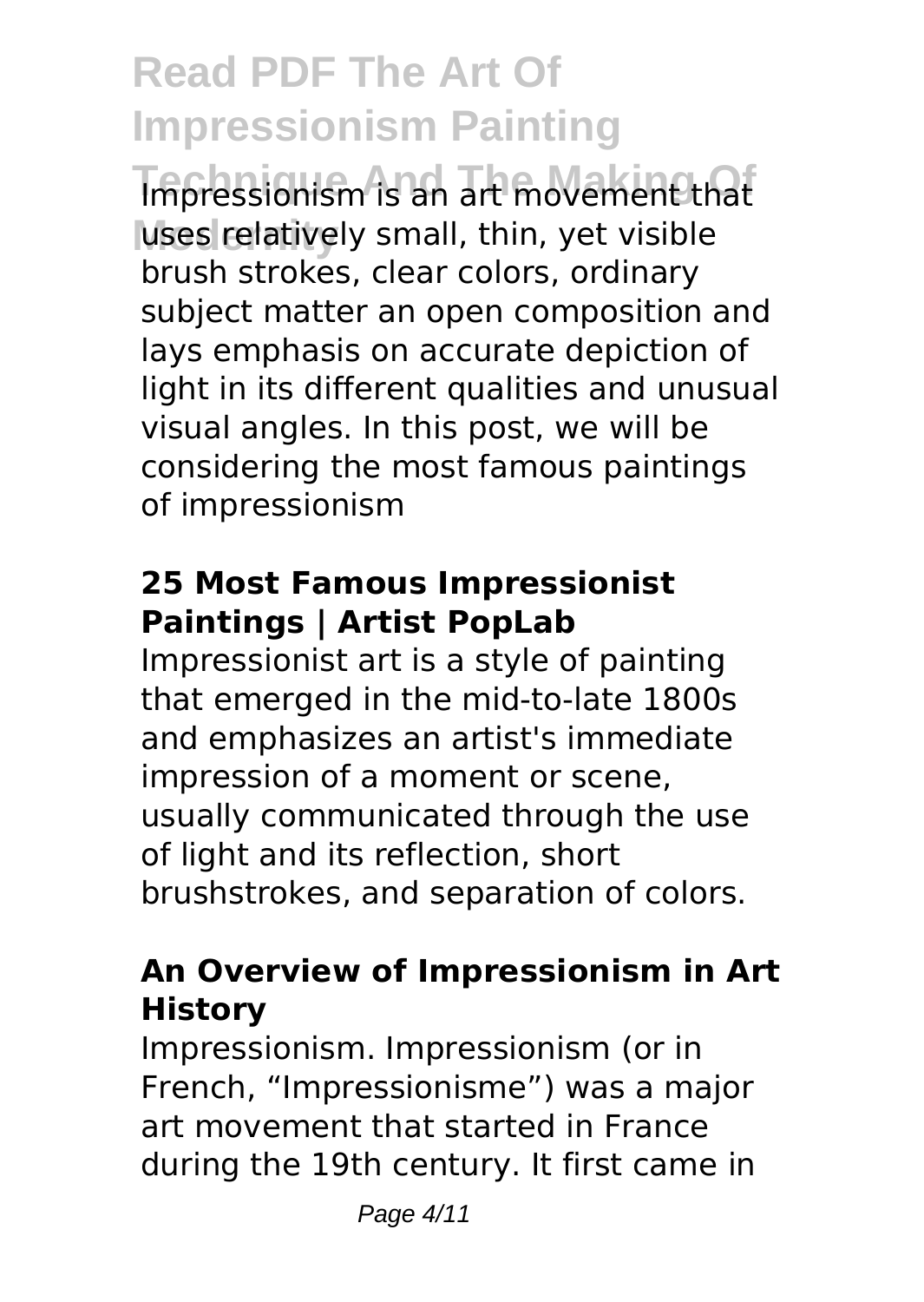**Read PDF The Art Of Impressionism Painting Technique And The Making Of** painting and soon moved to music. Many believe that Impressionism paved the way for modern art and it was the first distinct modern art movement.

### **Impressionism - the-artists.org**

Impressionism has become one of the most significant movements of modern art. The names of Claude Monet, Auguste Renoir, or Edgar Degas are wellknown, perhaps, even by those who are not very interested in art. There are big queues to view their paintings in museums. And there are even bigger ones to buy their paintings at auctions.

# **Everything You Need to Know About the Impressionism | DailyArt**

Impressionism developed in France in the nineteenth century and is based on the practice of painting out of doors and spontaneously 'on the spot' rather than in a studio from sketches. Main impressionist subjects were landscapes and scenes of everyday life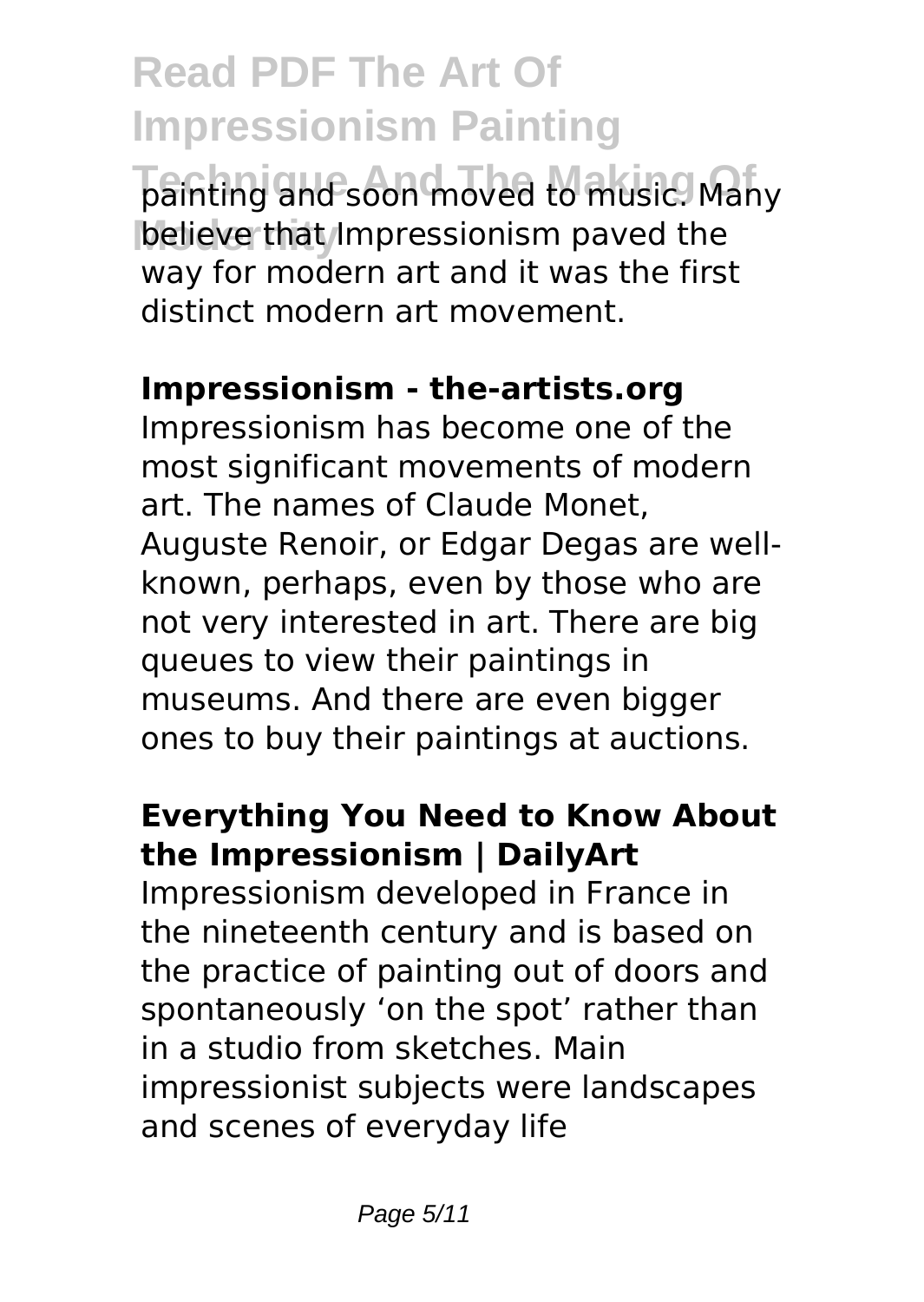Tmpressionism Lort Term Trate Of **Modernity** This magnificent book is the first fullscale exploration of Impressionist technique. Focusing on the easelpainted work of Monet, Pissarro, Renoir, Cézanne, Cassatt, Morisot, Caillebotte, Sisley, and Degas in the period before 1900, it places their methods and materials in a historical perspective and evaluates their origins, novelty, and meanings within the visual formation of urban ...

#### **The Art of Impressionism: Painting Technique & the Making ...**

Known as "The Father of Impressionism", Pissarro is, along with Monet and Sisley, the most "pure" of all Impressionist painters, exhibiting in all eight of the Impressionist exhibitions. He is particulary famous for his depictions of rural life of Northern France, specially the town of Pontoise, in which the influence of the naturalism of Jean-Baptiste Corot and Gustave Courbet is evident.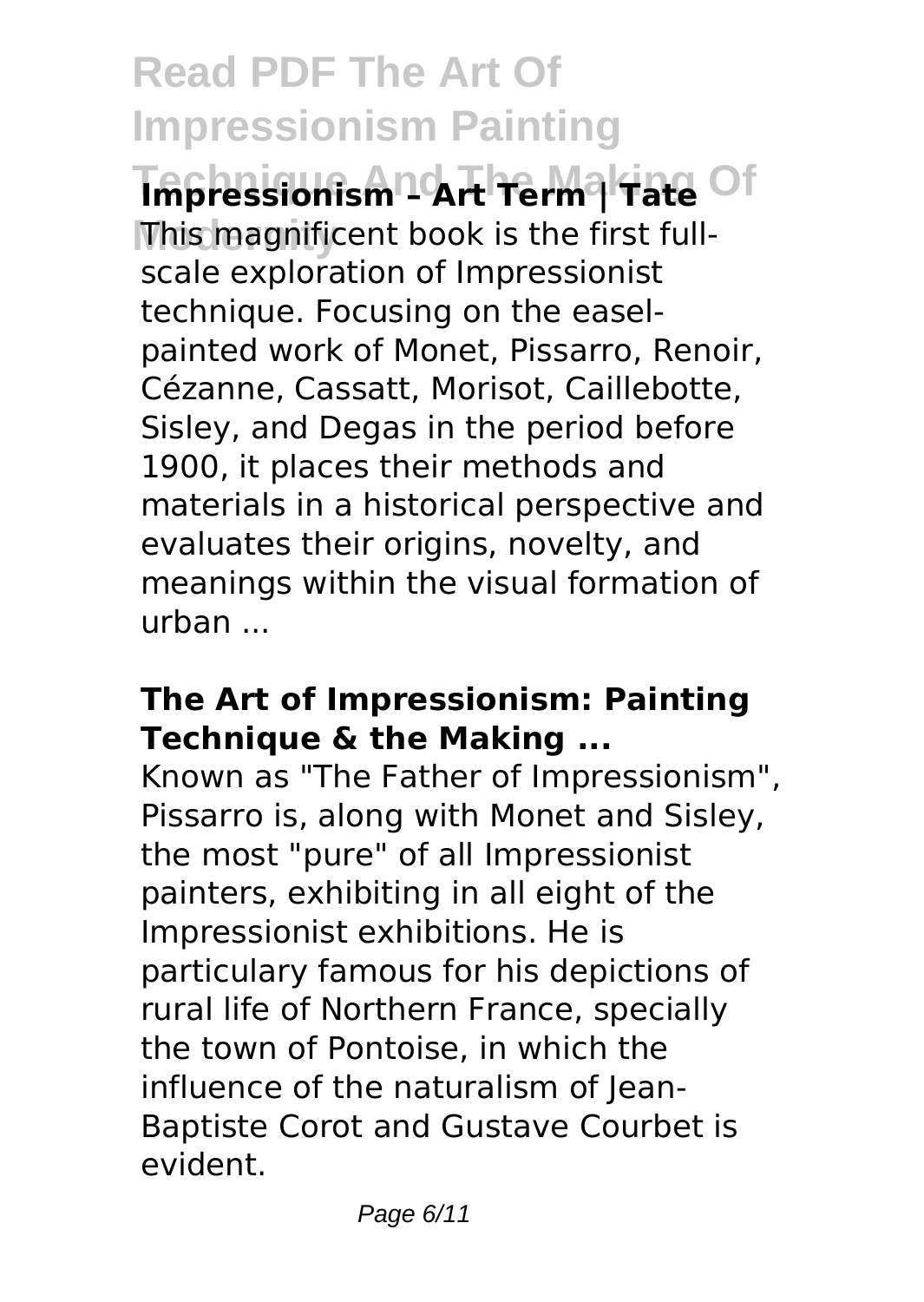# **Read PDF The Art Of Impressionism Painting Technique And The Making Of**

#### **Hotal Impressionist paintings - the Impressionism seen ...**

Monet's Impressionism, Sunrise is sometimes cited as the work that gave birth to the Impressionist movement, though by the time it was painted, Monet was in fact one of a number of artists already working in the new style.

#### **Impressionism - Important Paintings | TheArtStory**

Impressionism is perhaps the most important movement in the whole of modern painting. At some point in the 1860s, a group of young artists decided to paint, very simply, what they saw, thought, and felt. They weren't interested in painting history, mythology, or the lives of great men, and they didn't seek perfection in visual appearances.

# **Impressionism Movement Overview | TheArtStory**

Distinctive brush strokes are one of the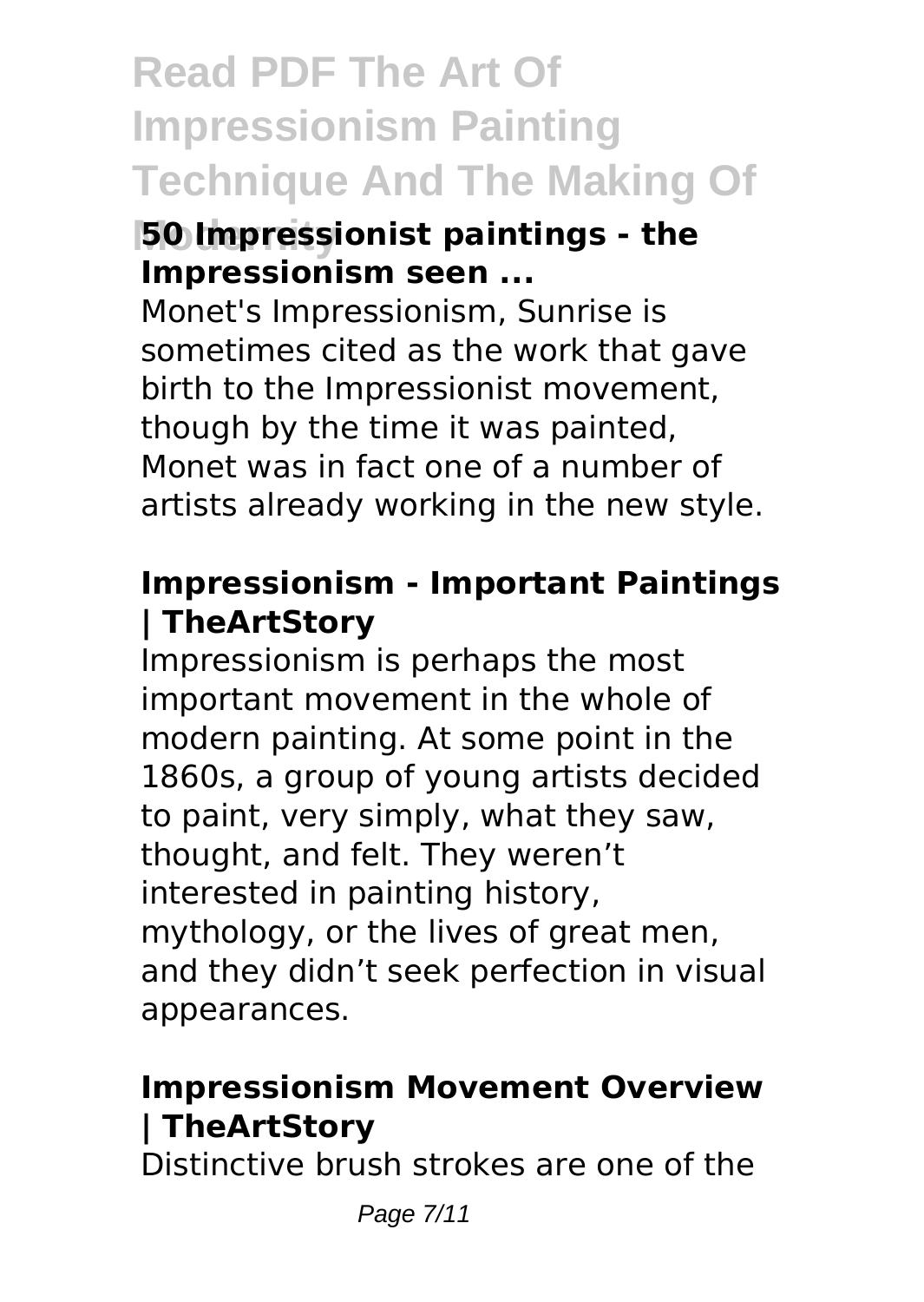**Technique And The Making Of** main characteristics of Impressionist art. **Modernity** Impressionist painters used rapid, spontaneous, loose, large, and visible brush stokes. This technique separated them from the traditional painting style, which demanded invisible brush stokes to make the painting look lifelike.

# **Characteristics of Impressionist Art - Art Hearty**

Impressionism is a movement of art that emerged in 1870s France. Rejecting the rigid rules of the beaux-arts ("fine arts"), Impressionist artists showcased a new way to observe and depict the world in their work, foregoing realistic portrayals for fleeting impressions of their surroundings—which, often, were found outside.

# **The Origins and Legacy Of Impressionism In The Art World**

Characteristics of an Impressionist painting include distinctive brush strokes, vivid colours, ordinary subject matter, candid poses and compositions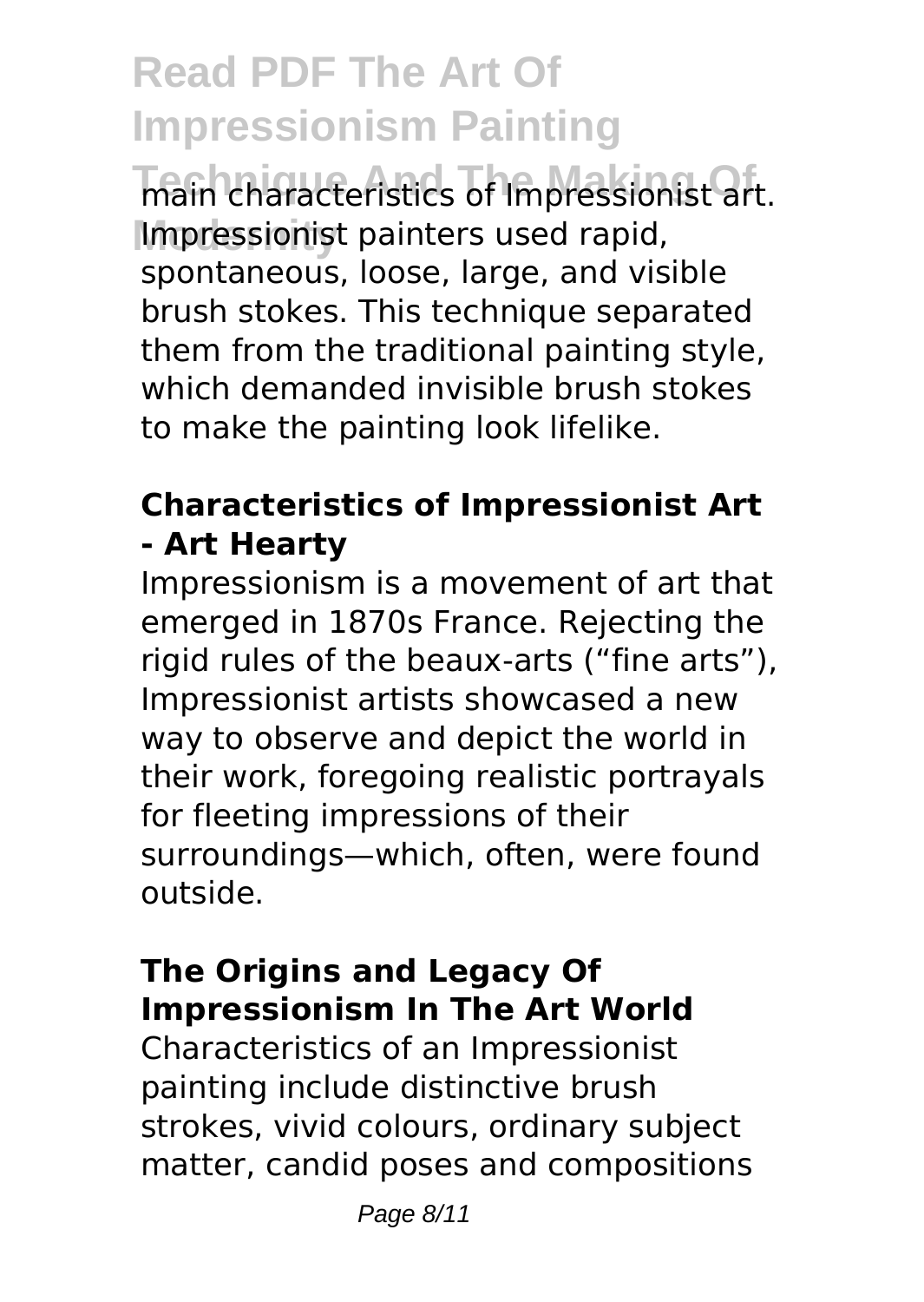**Read PDF The Art Of Impressionism Painting** and most importantly, emphasis on Of accurate depiction of light in its changing qualities and unusual visual angles. Impressionism emerged in France in the middle of the nineteenth century.

### **10 Most Famous Impressionist Paintings | Learnodo Newtonic**

Impressionism is a 19th-century art movement characterized by relatively small, thin, yet visible brush strokes, open composition, emphasis on accurate depiction of light in its changing qualities (often accentuating the effects of the passage of time), ordinary subject matter, inclusion of movement as a crucial element of human perception and experience, and unusual visual angles.

### **Artists by art movement: Impressionism - WikiArt.org**

Western painting - Western painting - Impressionism: The first steps toward a systematic Impressionist style were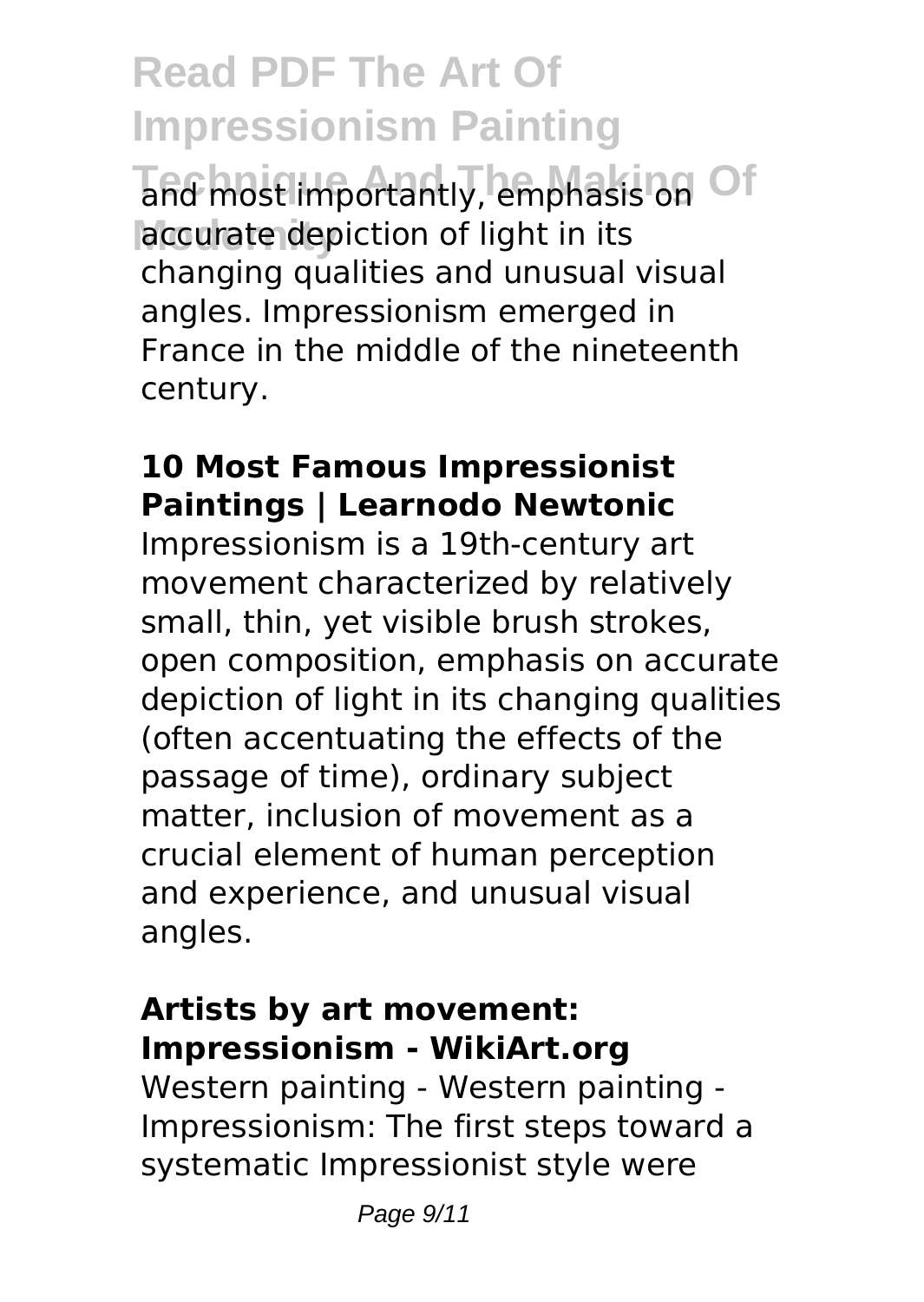**Taken in France in Monet's coast scenes** from 1866 onward, notably the Terrace (1866), in which he chose a subject that allowed use of a full palette of primary colour. The decisive development took place in 1869, when Monet and Renoir painted together at the resort of La ...

### **Western painting - Impressionism | Britannica**

The Art Institute's holdings of late 19thcentury French art are among the largest and finest in the world and feature some of the most well-known and well-loved works in the museum. The works included here are highlights from our wide-ranging collection.

# **Impressionism | The Art Institute of Chicago**

This magnificent book is the first fullscale exploration of Impressionist technique. Focusing on the easelpainted work of Monet, Pissarro, Renoir, Cézanne, Cassatt, Morisot, Caillebotte, Sisley, and Degas in the period before